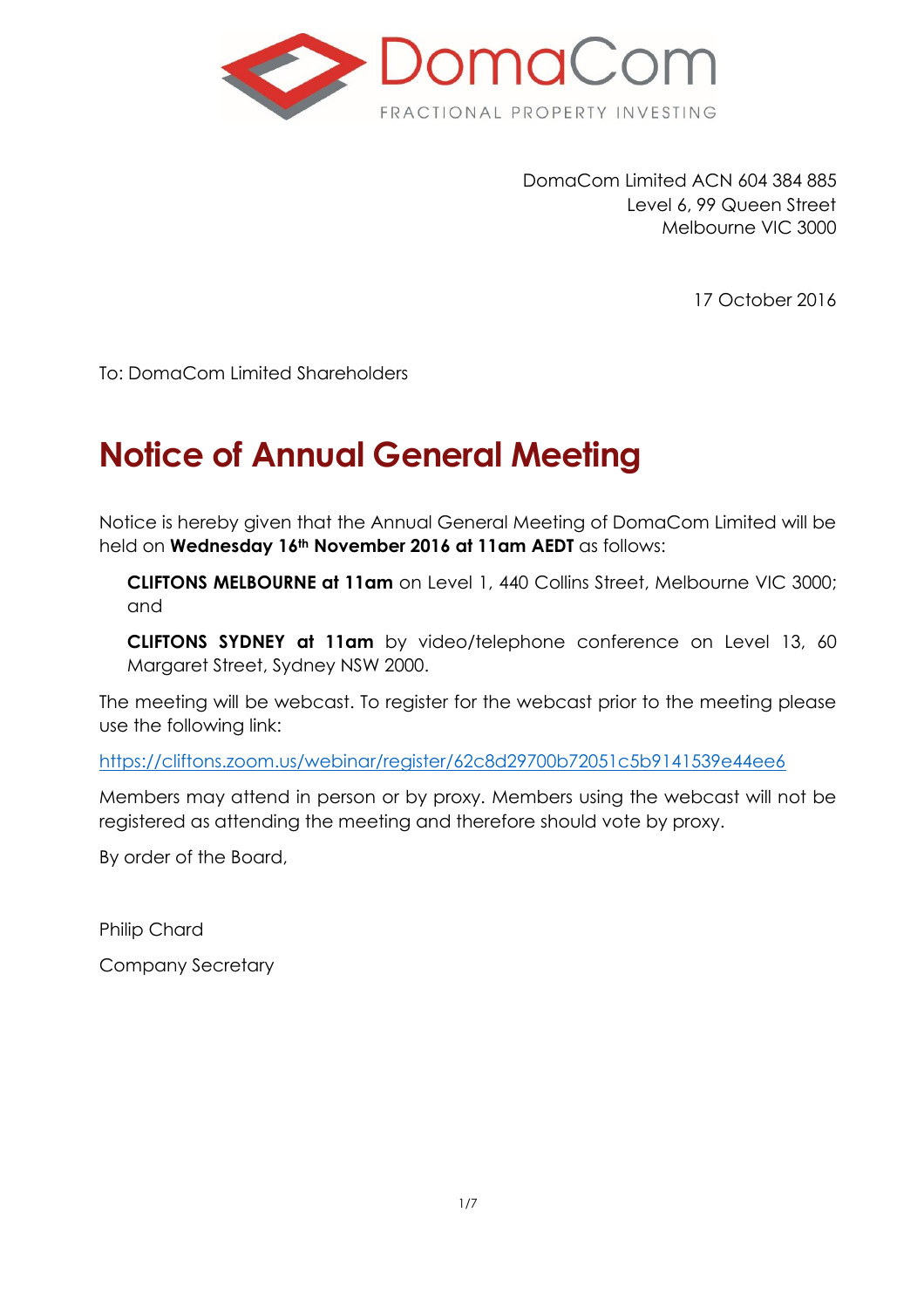### **AGENDA**

- **1. Welcome & Apologies**
- **2. Approval of Minutes of 2015 AGM & SGM**
- **3. Chairman's Address**
- **4. CEO Report**
- **5. Receipt of Reports and Financial Statements**

To receive and consider the Directors' Report and the Financial Report of DomaCom Limited for the year ended 30 June 2016 and the Auditor's Report in relation to the Financial Report.

#### **6. Resolutions**

### **Resolution 1 – Re-election of Mr Grahame D Evans as Director**

To consider and, if thought fit, pass the following resolution as an ordinary resolution:

*THAT Mr Grahame Evans, who retires by rotation in accordance with the Company's Constitution and is eligible for election, be re-elected as a Director of the Company.*

## **Resolution 2 – Re-election of Mr Graeme A Billings as Director**

To consider and, if thought fit, pass the following resolution as an ordinary resolution:

*THAT Mr Graeme Billings, who retires by rotation in accordance with the Company's Constitution and is eligible for election, be re-elected as a Director of the Company.*

**7. Any other business***.*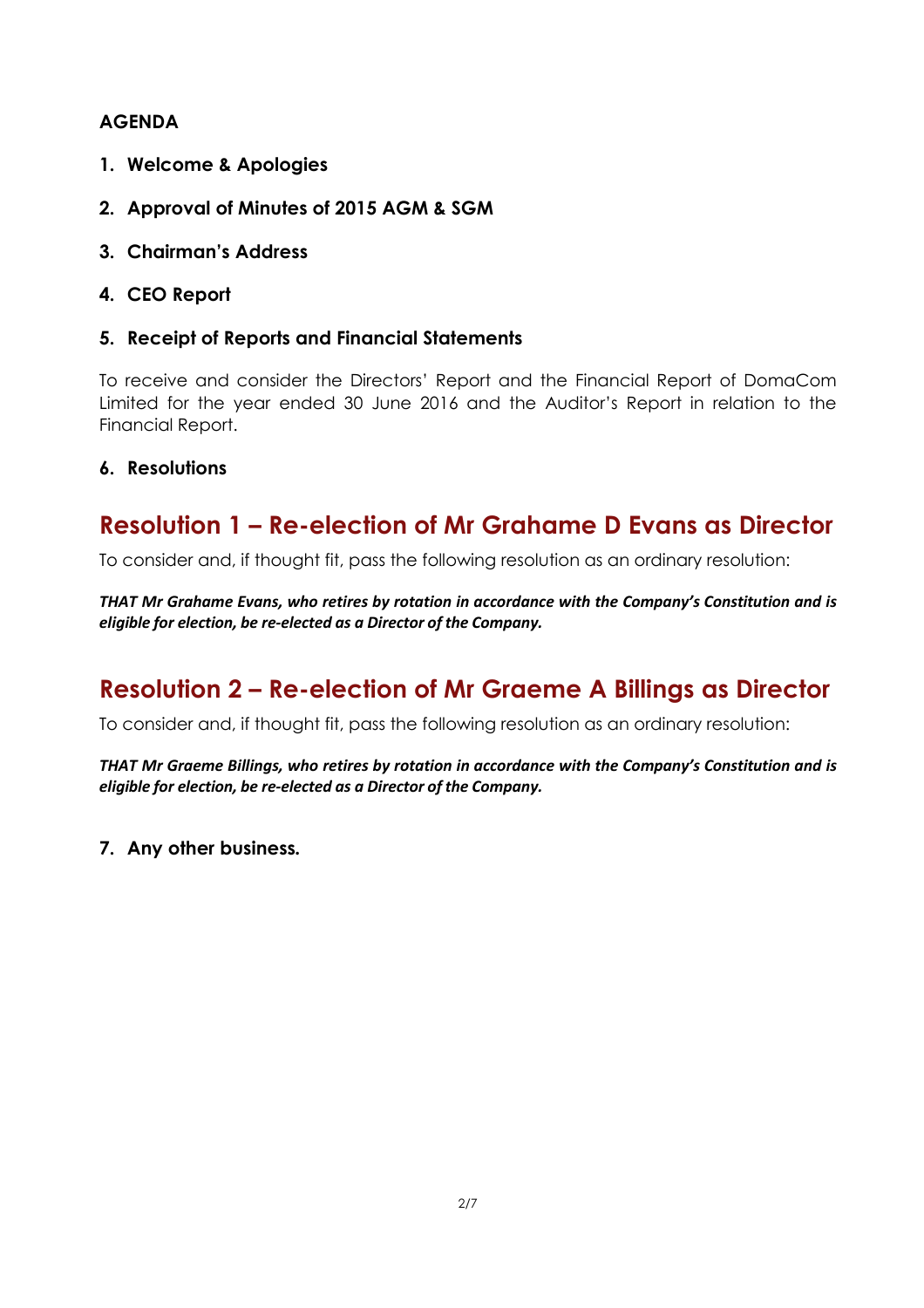### EXPLANATORY STATEMENT

This Explanatory Statement has been prepared for the information of Shareholders in relation to the business to be conducted at the Company's Annual General Meeting on Wednesday, 16 November 2016.

The purpose of this Explanatory Statement is to provide Shareholders with all information known to the Company which is material to a decision on how to vote on the Resolutions in the accompanying Notice of General Meeting.

This Explanatory Statement should be read in conjunction with the Notice of General Meeting preceding this Explanatory Statement.

If you have any questions regarding the matters set out in this Explanatory Statement or the preceding Notice of General Meeting, please contact the Company Secretary or your professional adviser.

### **Financial Statements**

The law requires Directors to lay the Financial Report, Directors' Report and Auditors' Report for the last financial year before the Annual General meeting of shareholders. A link to the 2016 DomaCom Limited Annual Report is emailed to you with this notice.

Shareholders will be provided with a reasonable opportunity to ask questions about, or make comments on, the Annual Report. The Auditors will be invited to the meeting and opportunity will be given to shareholders to ask them any questions.

### **Resolution 1: Re-election of Mr Grahame D Evans as a Director**

Mr Grahame Evans was appointed as a Non-Executive Director and Chairman of the Company on 23 February 2015.

Mr Evans has been extensively involved with the financial services industry for over 30 years.

He has held a variety of board positions including Chairman of Australian, Canadian, Singaporean & Chinese investment & advisory businesses and also as a director of Malaysian and New Zealand companies. He is a regular speaker at conferences both in Australia and overseas and holds an MBA from the prestigious Australian Graduate School of Management, voted in the top 10 management schools in the Asian region. Grahame's executive roles have included CEO Investments for Tower Australia, Managing Director, AMP Consulting and Group Managing Director of Centrepoint Wealth. He is currently an executive director of GPS Wealth.

Mr Evans retires by rotation and seeks re-election at this AGM.

*Recommendation: Mr Evans has an interest in the resolution and therefore does not make a recommendation. The other Directors unanimously recommend a vote in favour of the resolution.*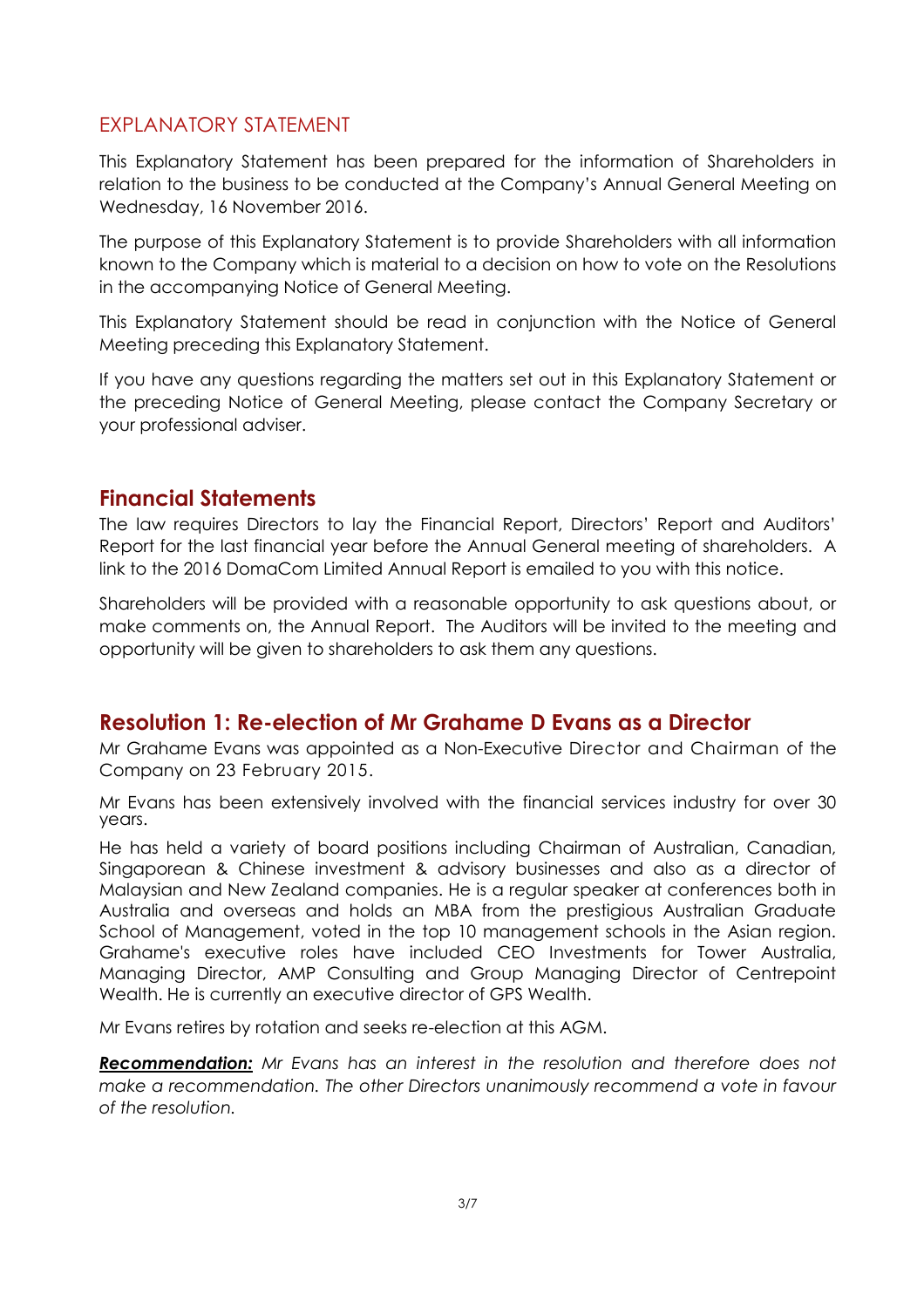### **Resolution 2: Re-election of Mr Graeme Billings as a Director**

Mr Graeme Billings was appointed as a Non-Executive Director of the Company on 23 February 2015.

Mr Billings has been a chartered accountant since 1980. He retired from PricewaterhouseCoopers in 2011 after 34 years where he was a senior partner in the Assurance practice. Graeme is a former head of the Melbourne Assurance practice as well as leading the Firm's Australian and Global Industrial Products businesses. He has extensive experience in providing assurance, governance, transaction and consulting services to multi-national and national companies in the automotive, manufacturing, consumer goods and construction industries. Graeme was also a regular media commentator on the Industrial Products sector.

Mr Billings is now an advisor to various companies as well as acting as a non-executive director for a number of public and private companies in the financial services, manufacturing, retail and construction sectors.

Mr Billings retires by rotation and seeks re-election at this AGM.

*Recommendation: Mr Billings has an interest in the resolution and therefore does not*  make a recommendation. The other Directors unanimously recommend a vote in favour *of the resolution.*

#### **Business of Annual General Meeting**

The Annual General Meeting of a company is required by law to be held within five (5) months of the close of the financial year to which it applies.

The Corporations Act require that 28 days' notice is required for General Meetings of a listed company. This Notice is intended to satisfy that requirement.

Under the Constitution no business shall be transacted at any General Meeting unless a quorum of 5 Shareholders are present.

The agenda of the AGM is now fixed and business not on the agenda cannot be brought to the meeting without leave of the Chair.

Only shareholders of DomaCom Limited and invited guests may attend the AGM.

### **Voting Entitlement**

The Board has determined that for the purpose of voting at the Annual General Meeting, Shares will be taken to be held by those persons who hold them at 7.00pm AEDT on 14 November 2016. This means that if you are not the registered holder of a Share at that time you will not be entitled to vote at the Annual General Meeting in respect of that Share.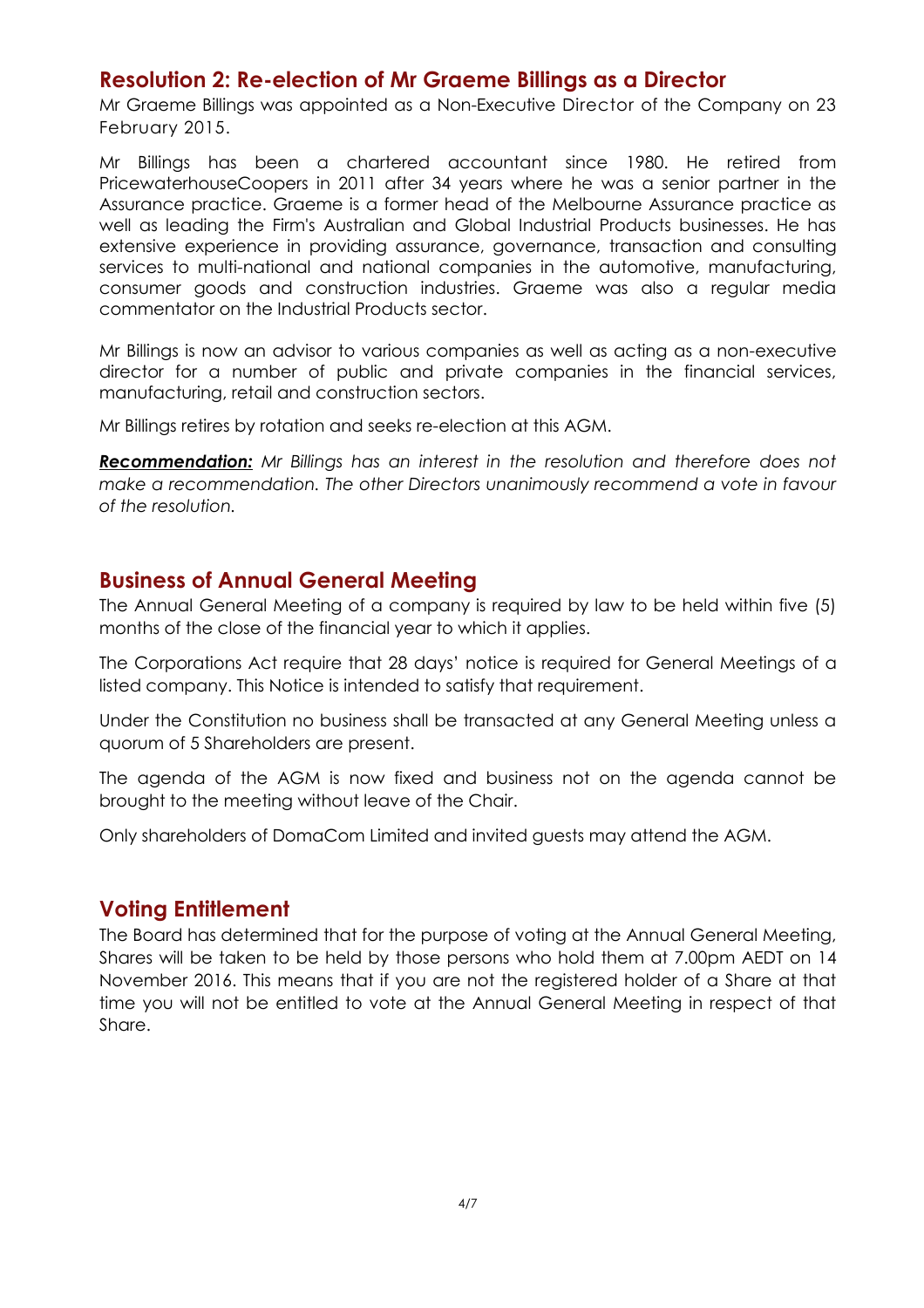### **Proxy Form for AGM**

You can appoint a proxy to attend and vote at the Annual General Meeting on your behalf. A proxy form is attached to this notice. Proxies must be lodged at the Company's share registry, Boardroom Pty Limited; or faxed to the fax number specified below not later than 11.00am (AEDT) on Monday, 14 November 2016.

Address (hand deliveries): Boardroom Pty Limited, Level 12, 225 George Street, Sydney NSW 2000

Address (postal deliveries): Boardroom Pty Limited, GPO Box 3993, Sydney NSW 2001

Fax number for lodgement: +61 2 9290 9655

Please read all instructions carefully before completing the proxy form.

Alternatively, please visit [www.votingonline.com.au/domacomagm2016](http://www.votingonline.com.au/domacomagm2016) to submit your voting intentions.

### **Admission to meeting**

If you will be attending the Annual General Meeting and you will not appoint a proxy, please bring your proxy form (if you still have one) to the meeting to help speed admission. If you do not bring your proxy form with you, you will still be able to attend and vote at the Annual General Meeting, but representatives from the company will need to verify your identity. You will be able to register from 10.30am on the day of the meeting.

If you do not plan to attend the Annual General Meeting, you are encouraged to complete and return a proxy form at least 48 hours before the meeting.

#### **Questions and comments by Shareholders at the meeting**

In accordance with the Corporations Act and the Company's best practice, a reasonable opportunity will be given to Shareholders at the meeting to ask questions about, or to make comments on, the management of the Company.

Similarly, a reasonable opportunity will also be given to Shareholders at the meeting to ask the Company's auditors, questions relevant to the conduct of the audit, the preparation and content of the Auditor's Report, the accounting policies adopted by the Company in relation to the preparation of the Financial Statements, and the independence of the auditor in relation to the conduct of the audit.

Relevant written questions to DomaCom or the auditors must be received no later than 7:00pm (AEDT) on Wednesday, 9 November 2016. A list of those questions will be made available to Shareholders attending the meeting. DomaCom will either answer questions at the meeting or table written answers to them at the meeting. If written answers are tabled at the meeting, they will be made available to Shareholders as soon as practicable after the meeting.

Please send written questions to:

On-line –via the BoardRoom "VotingOnline" facility.

- Post to Philip Chard, Level 9, 99 Queen Street, Melbourne VIC 3000
- Email philip.chard@domacom.com.au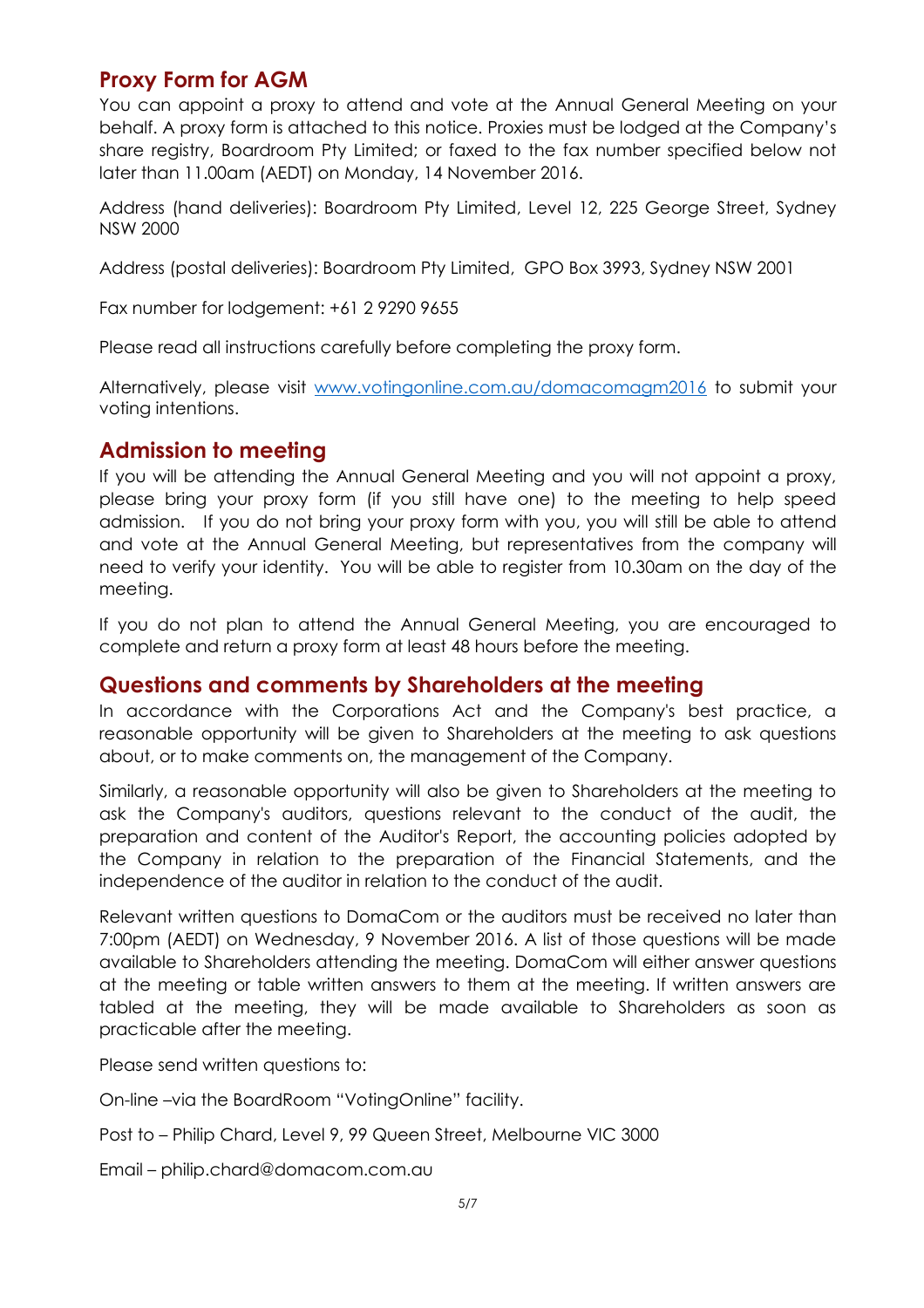

#### **All Correspondence to:**

|   | <b>By Mail</b> | Boardroom Pty Limited<br>GPO Box 3993<br>Sydney NSW 2001 Australia |
|---|----------------|--------------------------------------------------------------------|
| 昌 | By Fax:        | +61 2 9290 9655                                                    |
| 口 | Online:        | www.boardroomlimited.com.au                                        |
| 拿 |                | By Phone: (within Australia) 1300 737 760                          |
|   |                | (outside Australia) +61 2 9290 9600                                |

#### **YOUR VOTE IS IMPORTANT**

For your vote to be effective it must be recorded **before 11:00am AEDT on Monday 14 November 2016.** 

### **EXECUTE ONLINE BY SMARTPHONE**

**STEP 1: VISIT** www.votingonline.com.au/domacomagm2016

#### **STEP 2: Enter your Postcode OR Country of Residence (if outside Australia)**

**STEP 3: Enter your Voting Access Code (VAC):**

**Your VAC number can be located on the communications sent to you by Boardroom Pty Limited.** 

**If you have no receipt of your VAC number please emai[l enquiries@boardroomlimited.com.au](mailto:enquiries@boardroomlimited.com.au)**

#### **TO VOTE BY COMPLETING THE PROXY FORM**

#### **STEP 1 APPOINTMENT OF PROXY**

Indicate who you want to appoint as your Proxy.

If you wish to appoint the Chair of the Meeting as your proxy, mark the box. If you wish to appoint someone other than the Chair of the Meeting as your proxy please write the full name of that individual or body corporate. If you leave this section blank, or your named proxy does not attend the meeting, the Chair of the Meeting will be your proxy. A proxy need not be a security holder of the company. Do not write the name of the issuer company or the registered securityholder in the space.

#### **Appointment of a Second Proxy**

You are entitled to appoint up to two proxies to attend the meeting and vote. If you wish to appoint a second proxy, an additional Proxy Form may be obtained by contacting the company's securities registry or you may copy this form.

#### To appoint a second proxy you must:

(a) complete two Proxy Forms. On each Proxy Form state the percentage of your voting rights or the number of securities applicable to that form. If the appointments do not specify the percentage or number of votes that each proxy may exercise, each proxy may exercise half your votes. Fractions of votes will be disregarded.

(b) return both forms together in the same envelope.

#### **STEP 2 VOTING DIRECTIONS TO YOUR PROXY**

To direct your proxy how to vote, mark one of the boxes opposite each item of business. All your securities will be voted in accordance with such a direction unless you indicate only a portion of securities are to be voted on any item by inserting the percentage or number that you wish to vote in the appropriate box or boxes. If you do not mark any of the boxes on a given item, your proxy may vote as he or she chooses. If you mark more than one box on an item for all your securities your vote on that item will be invalid.

#### **Proxy which is a Body Corporate**

Where a body corporate is appointed as your proxy, the representative of that body corporate attending the meeting must have provided an "Appointment of Corporate Representative" prior to admission. An Appointment of Corporate Representative form can be obtained from the company's securities registry.

#### **STEP 3 SIGN THE FORM**

The form **must** be signed as follows:

**Individual:** This form is to be signed by the securityholder.

**Joint Holding**: where the holding is in more than one name, all the securityholders should sign.

Power of Attorney: to sign under a Power of Attorney, you must have already lodged it with the registry. Alternatively, attach a certified photocopy of the Power of Attorney to this form when you return it.

**Companies:** this form must be signed by a Director jointly with either another Director or a Company Secretary. Where the company has a Sole Director who is also the Sole Company Secretary, this form should be signed by that person. **Please indicate the office held by signing in the appropriate place.**

#### **STEP 4 LODGEMENT**

Proxy forms (and any Power of Attorney under which it is signed) must be received no later than 48 hours before the commencement of the meeting, therefore by **11:00am AEDT on Monday 14 November 2016.** Any Proxy Form received after that time will not be valid for the scheduled meeting.

**Proxy forms may be lodged:**

| Online            | www.votingonline.com.au/domacomagm2016                                             |
|-------------------|------------------------------------------------------------------------------------|
| 昌<br>By Fax       | + 61 2 9290 9655                                                                   |
| $\bowtie$ By Mail | Boardroom Pty Limited<br>GPO Box 3993.<br>Sydney NSW 2001 Australia                |
| In Person         | Boardroom Pty Limited<br>Level 12, 225 George Street,<br>Sydney NSW 2000 Australia |

#### **Attending the Meeting**

If you wish to attend the meeting please bring this form with you to assist registration**.**



 Scan QR Code using smartphone OR Reader App